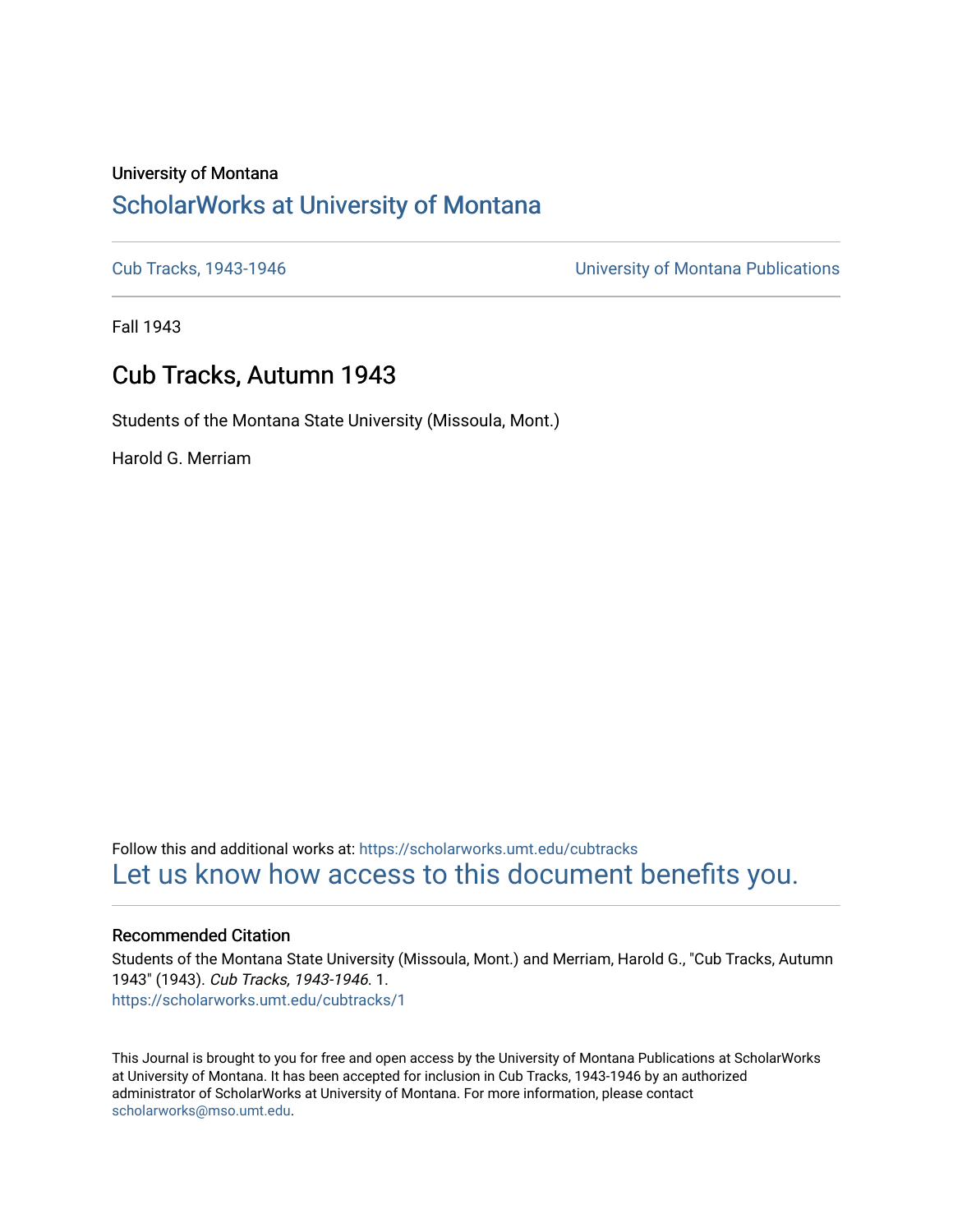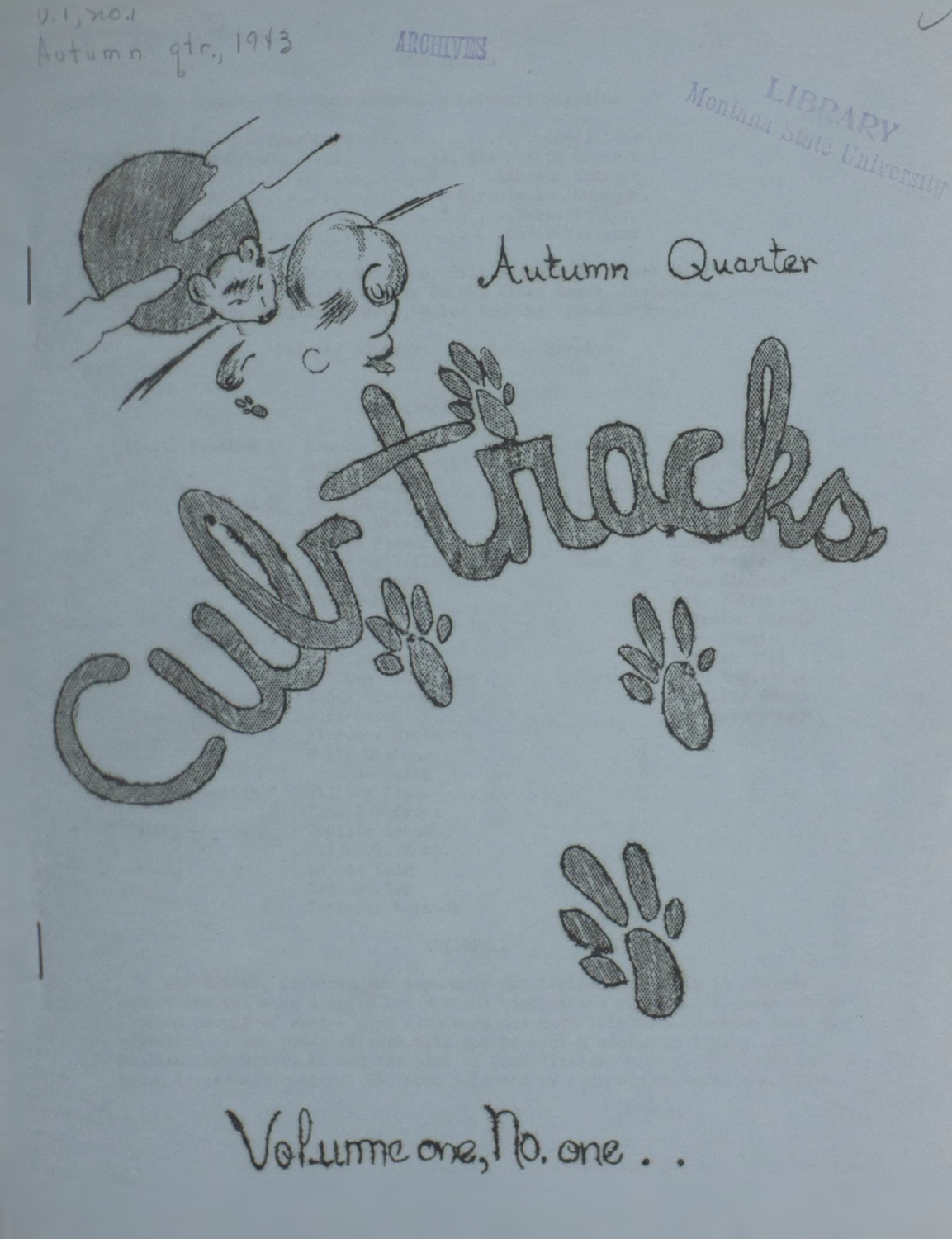## **CUB TRACKS**

# **Freshman-Sophomore Literary Magazine**

|  | Leah Ferris, Marjorie Powell. Co-editors |
|--|------------------------------------------|
|  | Betty Jean Green. Manuscript Manager     |
|  | Frances Fenell. Make-up Manager          |
|  | Bill Slager. Circulation Manager         |
|  | Flora Sagen. Verse editor                |
|  | Pat Templeton. Cover designer            |

**Board of Editors: Nova Robinson, Bill Slager, Elizabeth Mosser, Leah Ferris, Robert Colville, Janice Smith, Flora Sagen, Betty Jean Green, Helen Dipple, Marjorie Powell, Helen Robbins, Frances Fenell.**

**Faculty Adviser: Dr. H. G. Merriam**

### **Sectional Editors**

| 11ASection 1 | Bonnie Blenea<br>Katherine Spacht<br>Bob Seitz                                                   | $12A$ Sect. 1 | Alice Drum<br>Nancy Brechbill<br>Marilyn Wentz                  |
|--------------|--------------------------------------------------------------------------------------------------|---------------|-----------------------------------------------------------------|
| Section 2    | Jean George<br>Audrey Miles<br>Harold Frazer                                                     | Sect. 2       | Gwendolyn Evans<br>Dorothy Stricklin<br>Lois Marie Peterson     |
| Section 3    | Flora Bellefleur<br>Frank McCarty<br>June Bohm<br>Lee Atkinson                                   | Sect. 3       | Sue Fraser<br>Jane Kinkade<br>Pat. Petterson<br>Lorraine Mannix |
| Section 4    | Mary Johnson<br>Babs Bradner<br>Lillian Wedum                                                    | Sect. 4       | Sara Mannix<br>Barbara Hall<br>Joan Engleking                   |
| Section 5    | Ethel Riegen<br>Mary Brome                                                                       |               | Tannisse Brown<br>Marigold Jones                                |
| Section 6    | Florence Brackett<br>Betty Gaston<br>Anna Jo Kelly                                               |               |                                                                 |
| Section 7    | William Froe<br>Elma Fay Cross<br>Phyllis Isham<br>Wilma Oksendahl<br>Edythe Keig<br>Ted Greeley |               |                                                                 |

#### **EDITORIAL**

**Isabelle Kennedy**

**CUB TRACKS, freshman and sophomore publication, attempts to provide an outlet for the work done in the various composition classes. Because of the limited amount of space, much fine work has been left out. We hope that the rejection of one piece of work will not prevent a student's trying again.** English instructors handed the best of each classes' work to sectional ed**itors for consideration. The work selected by them was given to the board.**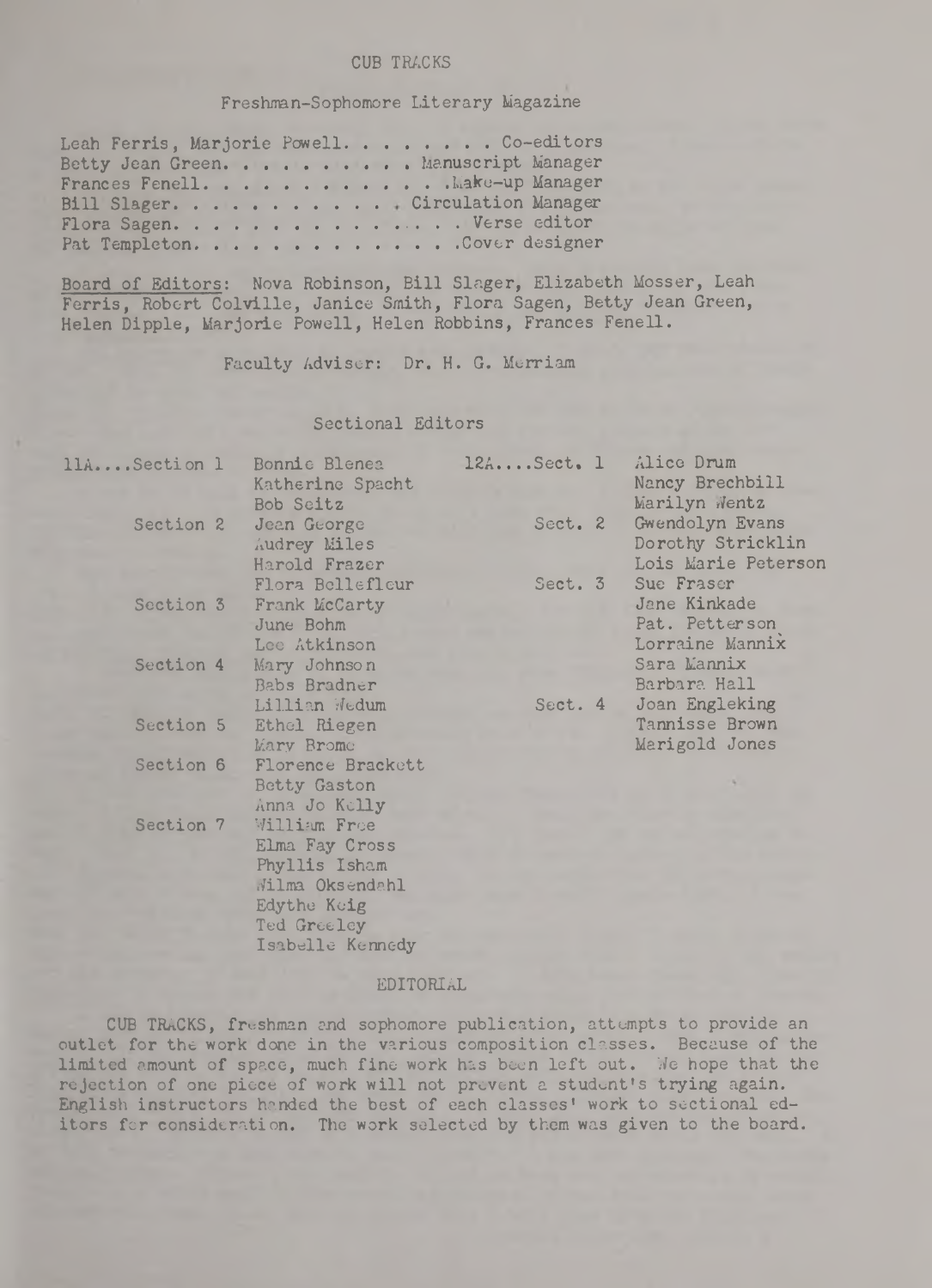#### **SCHOOL STARTS AT SIX**

**Camas Prairie, Sept. 7 I am six. I started to school today. Seven white boys, ono Indian boy and one whito girl aro the first gradors. I have a barber shop hair-cut and a storo shirt with button cuffs.**

**V/e choso our own seats.' Indian Joo took tho back scat in tho first grado row. During tho morning he made many trips down tho middlo islo to the front of tho room, elbowing oach boy ho passed. He was so quick in doing it that the teacher didn't catch him.**

First, we just sat and watched the teacher. Then she wrote down our full **names, -hen I slipped out of ny seat and began to walk around the room, she said "Jimmie". I just kept going. I was "Phil" at hone and "Jimmie" didn't noon anything to me.**

**She has quito a roomful of pupils and is busy. I don't pay much attention to her. when the other grados rocito, tho first gradors scramble out of thoir seats and do a lot of things.**

**Sept. 10 Troublo today; Miss B. took my pencil and put it in my "wrong"(right) hand. Sho said that sho would tako a string and tio tho fingers of ny loft hand if I kopt on using ny left hand. I loft school at rocoss and wont homo. Mothor took no back at noon.**

I sat in my seat all afternoon and watched Miss B. I didn't touch my poncil. Sopt. 11 I used my pencil in my left hand when Miss B. was hearing **her other classes and did not seo no. I will try to hold it in tho othor hand** whon sho is looking.

**Joo brought rod ink to school yesterday. Today, Bill and Sid havo red ink. I wish I had sono.**

Sopt. 14 I had fried chickon in my lunch today. Sid had too. All of us boys **had applos and Joo ato candy in school-tino while Hiss B. heard the third grade arithmetic. Sid had gun in his dosk, but didn't chow it.**

**I just can' think Miss B. noons no whon sho says "Jimmie". I wish that** sho would call no by my other nano.

Sopt. 20 Miss B. holds up cards with lettors on them and we say words like **horso and hon, hon and horso. I an learning sono of tho words. My aunt who** toachos school wanted to toach no to road before school started. I wanted to loarn in school along with the other boys.

I have listened to Stevenson, Riby, and the "Eugene Field Reader" read at **home. I like "John Gilipen's Ride" best of all. Sometimes Miss B. reads to us. I like to hear her read animal stories. Sid chewed gum in school-time today. Nov. 1 We are learning to count. Miss B. writes figures on the board.**

**Miss B. says that I can't sing at all. We are practicing Christmas songs.** Joe can sing a song all by himself. She says that I con't keep aitune. I can**count to eight and write tho numbers too.**

**Doc. 15 Miss B. says that when we sing the Christmas songs, I shall stand in** the second row and just open and shut my mouth and not make a sound as the sounds are not in tune. I dont like to sing that way. I dont think Santa will like it. **Christmas I opened and shut my mouth in Christmas songs just as Miss B. wished.**

**I got an erector set for Christmas. I wish I could take it to school.** Mother took me to the doctor's office to have my eyes tested. When I wear glas**ses, I will see reading words better. Mother talked to the doctor alone in his office and then he called me into his office and examined my ears. He struck some forks against his table and asked me to listen. I heard their sounds. The doctor said "This boy has perfect hearing." Mother said that she was going to** toll Miss B. as Miss B. had told mother that I never heard a thing she said. I' **11 havo to think now whon Miss B. says "Jimmio". I now havo glasses. Tho words look alike. I have a now roador. All of us boys ato jaw broakors in school today. I am seven now. I havo boots and glasses. I can road and count, chow** gum and oat candy. P.S. Miss B. thinks that I will pass my grade this year. **-- -Phil Polby 11a, Soction 2**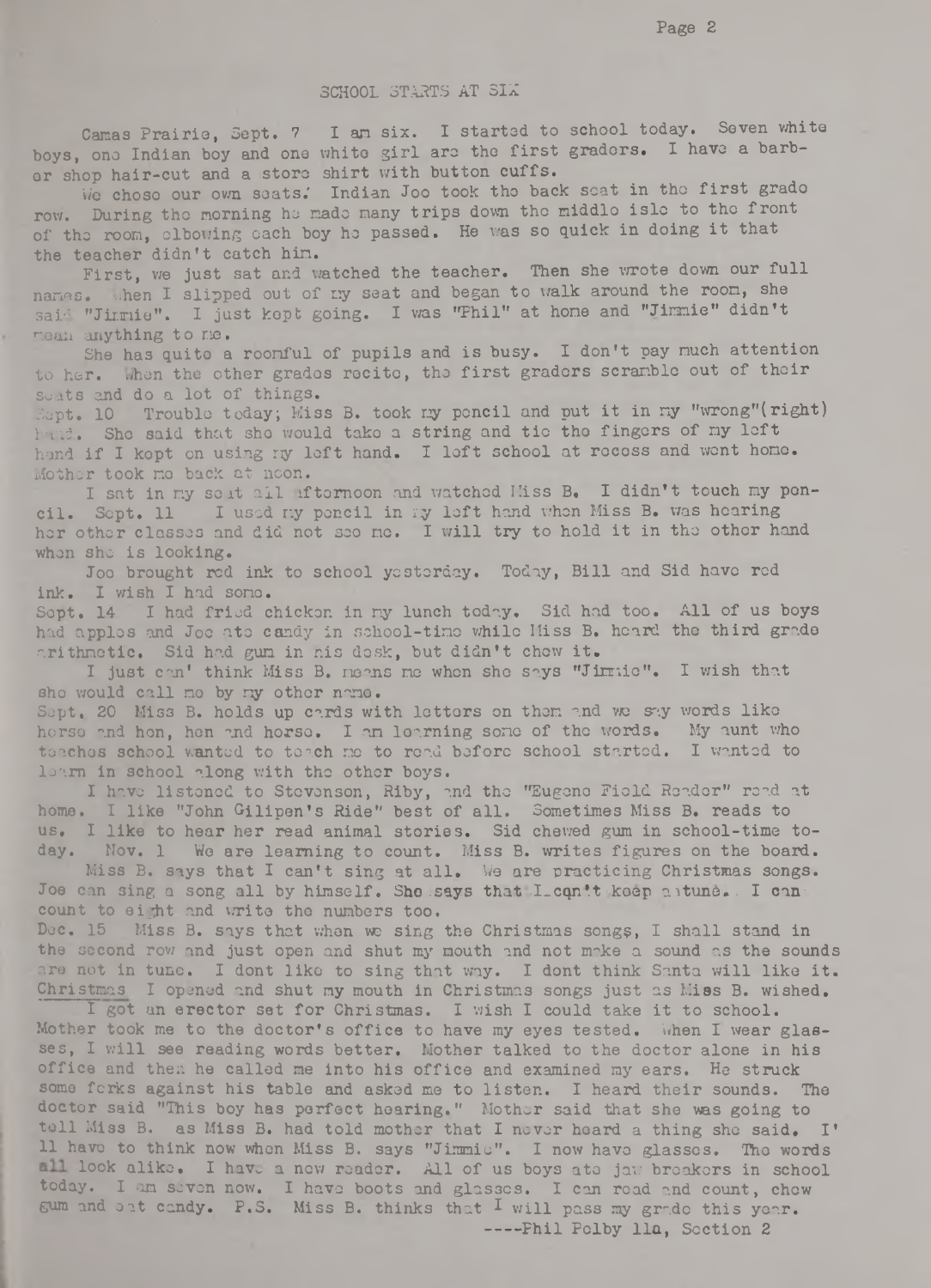#### **ENOCH**

**He was a tall, fair lad, in a sailor uniform, waiting on the corner for the traffic light to change. I thought I had seen him somewhere and, as I neared the curb, I recognized him as a former school friend. I was very glad to see him as it had been three years since we sat next to each other in history class. He seemed quite pleased at my remembering him.**

**We talked for a few minutes about school days and generalities. I** noticed particularly his navy-blue uniform; the blue cap with U. S. Navy **upon it. He stood straighter and prouder than I had ever seen him stand before. His cap covered most of his hair but what could be seen was blonde** with a slight curl. He had a straight nose with freckles covering part of **it. I remembered how it used to wrinkle when he smiled, but the wrinkles weren't so noticeable now. Perhaps it was because he didn't smile very** often. His lips were thin and colorless. When he talked he moved his **mouth very little; enough, however, to reveal straight white teeth.**

**His blues fitted him very well. The bow was tied in the right spot on the V neck of his unwrinkled blouse and he wore the insignia of a machinist's mate, second class, on his right sleeve. Above the pocket** of his blouse were three color-bars showing overseas service. One of these **bars boro three gold metal stars.**

**He talked to me as if he had never known me. I believe I did most of the talking. I tried to tell him of the happenings of the town and of what had occurred since we had giggled together over test questions, the answers to which neither of us knew. He nodded and watched every movement my lips made. When he answered a question or made a remark he was slow and very deliberate. I could see that he was seriously thinking over what he was going to say. Not once did he spontaneously proffer a remark or reply.**

I found it difficult to keep my conversation flowing and smooth. **There were awkward silences during which he made no attempt to encourage me. I tried to avoid his eyes by looking down the street. I could see that things had changed, so much that we had nothing in common.**

**Several people passing us stopped to welcome him home. "Why, Enoch,** sure am glad to see you! Come over! Hear you did a great job! Must **hear about itl"**

**He would smile bashfully, and a slight blush would bring color to his pale choeks.**

Cheerful words are hard to find as one searches a somewhat dead face **for old warmth and enthusiasm, but I did my best by exclaiming how tall he was and what fine food the Navy must feed the boys. He only smiled.**

"It's so good to be home. So good. The town's so quiet and peace**ful. The Coast? It's terrible; too crowded. Yes, it's good to be home."**

**I thought I saw tears in the lifeless eyes. When I asked him where he had been, he changed the subject to other topics. Finally, when again I imperatively asked him, he replied:**

**"Oh, just about everywhere— Kula, Midway, the Solomons." Not realizing that perhaps he disliked talking about his experiences, I continued my questioning, forcing him to answer. Finally, under my persistent prodding, he became so engrossed with battle occurrences that he kept pounding one fist into the palm of his other hand. He spoke slowly but with accentuated hatred in his words.**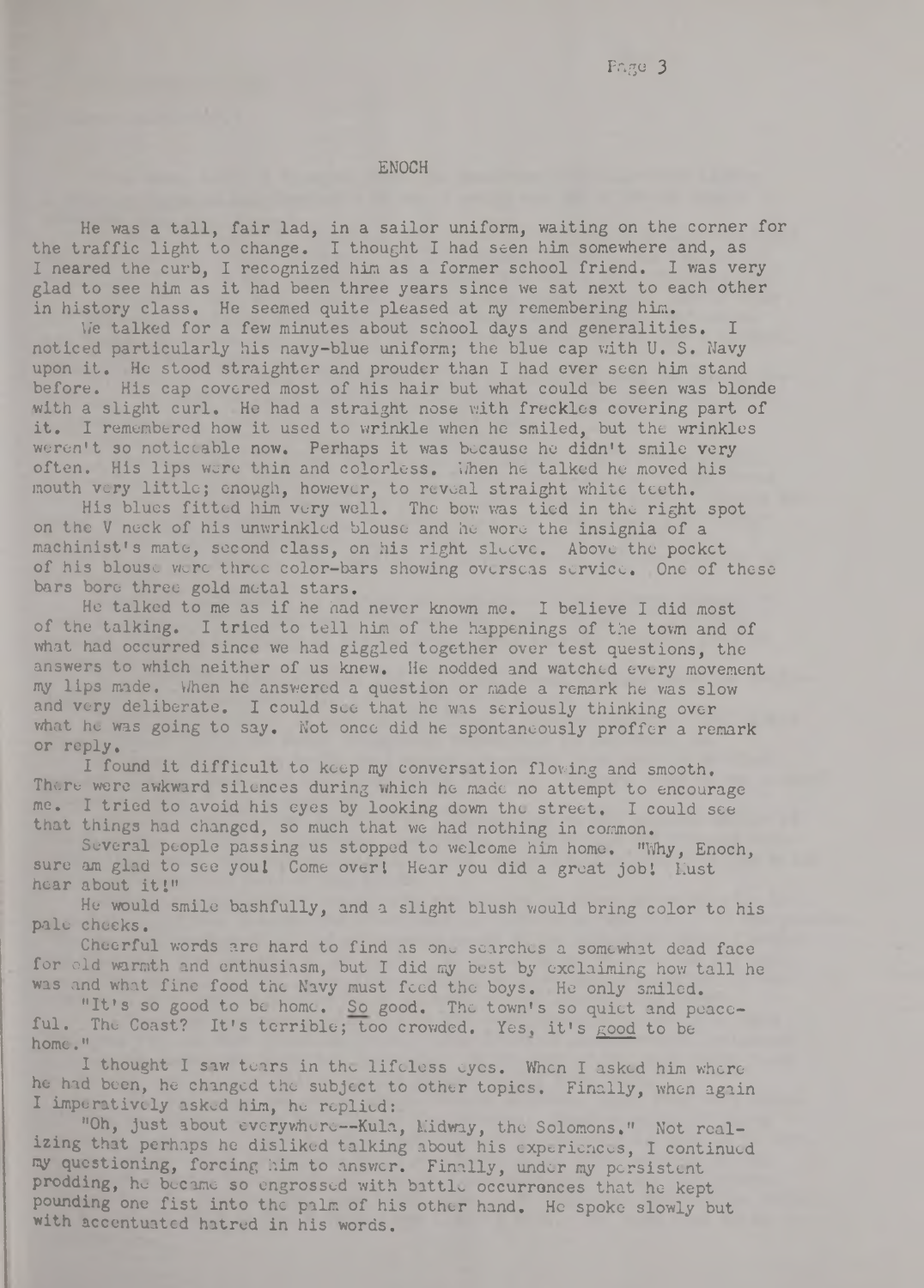(— Enoch continued.)

"You know, Mary, I thought about you when the Japs came over Lidway. I could see you in M.r. Werthem's class. I could see you a lot of times- **when the Japs came over."**

**He spoke of bombing, fighting, killing,- -- all the time with chilling deliberation and morbid coldness, as I listened, I knew I was facing the realities of war in the appearance, the face, the voice of a fighting man,**

**T.7hy need I feel pity, sadness, overwhelming despendency? Surely this boy was one to deserve more than tears. I could say nothing. My tongue was thick, my throat dry, and only the blurred contour of the boy's changed face remained visible.**

**Ultimately I uttered a few words of consolation and made an excuse for leaving, He said he would drop me a card from port. But before we parted I asked one more question,— the name of his ship.**

"My ship, Mary?? My ship was the Helena!"

**I can remember the first time I ever saw Enoch. Our history teacher had seated us alphabetically. Enoch and I were the first two in the front row. He was a short tow-headed boy with a superb sense of humer. Having the habit of coming to school late, he would enter the room puffing as though** he had been running through the halls with the speed of a March hare. **doubt if he had, though. The puffing was merely an act for the benefit of the teacher.**

**Enoch had difficulty in getting his assignments but always managed to** have an alibi. "'ell, you see, I worked last night and when I got home I **started right in but since it was so late I fell asleep. Fatigue from my work, you know."**

If caught in a little white lie, he would become crimson from the beginn**ing of his very blond hairline to the tip of his ears.**

Enoch was the cause of many of the class's lighter moments, "*iell liked* by all the students, he would bring many antecdotes to entertain us.

**If in a quandary as to an oral answer, he would loan over on my chair and putting his hand over his mouth would whisper: "Quick! 'That's the answer? Remember I helped you yesterday."**

**Often he would become involved in a discussion on the subject matter of** which he was absolutely ignorant. Somehow he would mutter and stammer some**thing that would give his colleagues a lead, which usually ended in his being chosen as committee head of the forum.**

**During examinations we would move our chairs as close as we dared. He never prepared his lessons and often knew no answers on the test. On the promise that he would not mark all of my answers wrong if he corrected them, I would let him cast side glances on my paper. He would do so by covering his eyes, as though blinded by the light from a nearby window, and looking out of the corner of his eyes, depending on me to warn him of approaching danger.**

**'Then our instructor reseated us the next semester he moved me into** the back row and kept Enoch in front. Many looks of despair were exchanged **between us during the next two quarters. At the end of the year Enoch told me he was enrolling in United States History again next year.**

The war broke out while school was in session. Many boys were with**drawing to enter various branches of the Service, Enoch mentioned going** into the Navy but I don't think he had planned on entering as soon as he did. In the summer after school was out I saw Enoch quite often waiting on the public at a local grocery store. He grew considerably but did not change **otherwise. He remained the same happy youngster. Upon one occasion he told** me he had enlisted in the Navy and was leaving soon. The news came to me as **a surprise.**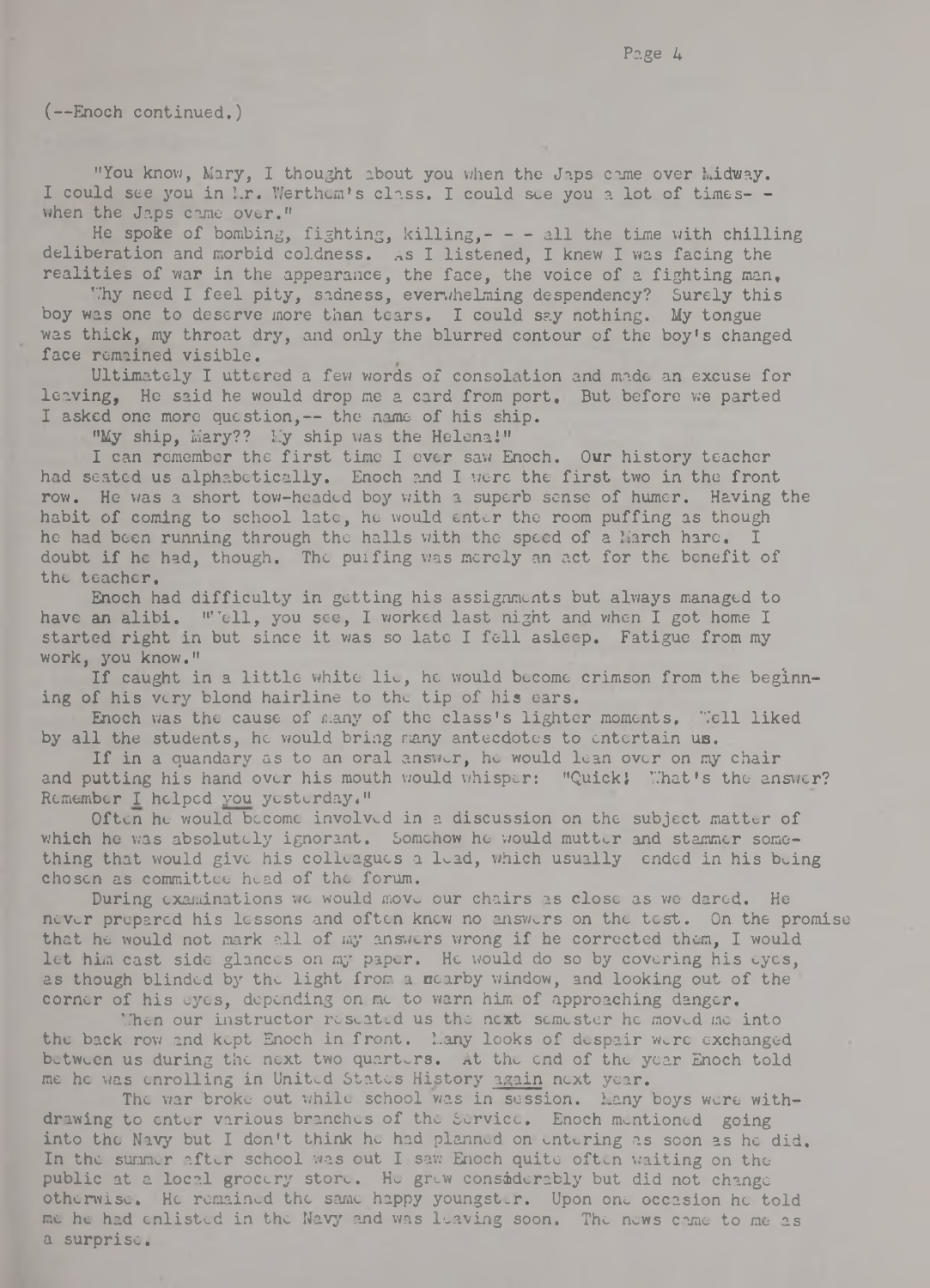(— Enoch, c ont inued.)

**After exchanging a few words of encouragement and wishing him the best of luck, we parted for two and one-half years.**

**I never heard from Enoch. Now and then I would see his name in the paper.**

**"Christianson at Farragut."**

**"Local boy training at San Diego."**

"Overseas mail brings news of Missoula lad."

**I thought of him at intervals and wondered how he was; if he were having a wonderful time away from home among his buddies. I imagined him blushing at inspection, laughing at mess, alibiing his way out of trouble in port. I could not picture him in anything but some ridiculous personal predicament. Certainly the thought of his facing the cannon fire and machine guns did not enter my mind. The fact that he might have moments of homesickness and loneliness never occurred to me. Not Enochl**

I had never seen the effects of war. Today I picked up the paper and on the front page the story of the Helena was told to America--a **story of which I read every word.**

"The Helena escaped from Hidway badly damaged."

"The Helena at Guadalcanal."

**"The sinking of the Helena."**

**I cannot express my foeling. It isn't easy to put into writing what your heart is saying. The course of events in three years became kal**eidoscopic.--a little red-faced boy, laughing at an inopportune moment; **an awkward teen-age lad carrying packages to parked cars; a whistler on a bicycle; a young boot camp youth; a dirty, scantily clad, weary-eyed suffering sailor, crawling belly-deep in mud and mire through stifling jungle to avoid Jap snipers, after jumping from a burning deck; a re**served, undemonstrative stranger on a curb. A herol This was Enoch.

---Mary E. Brome. lla Section 5.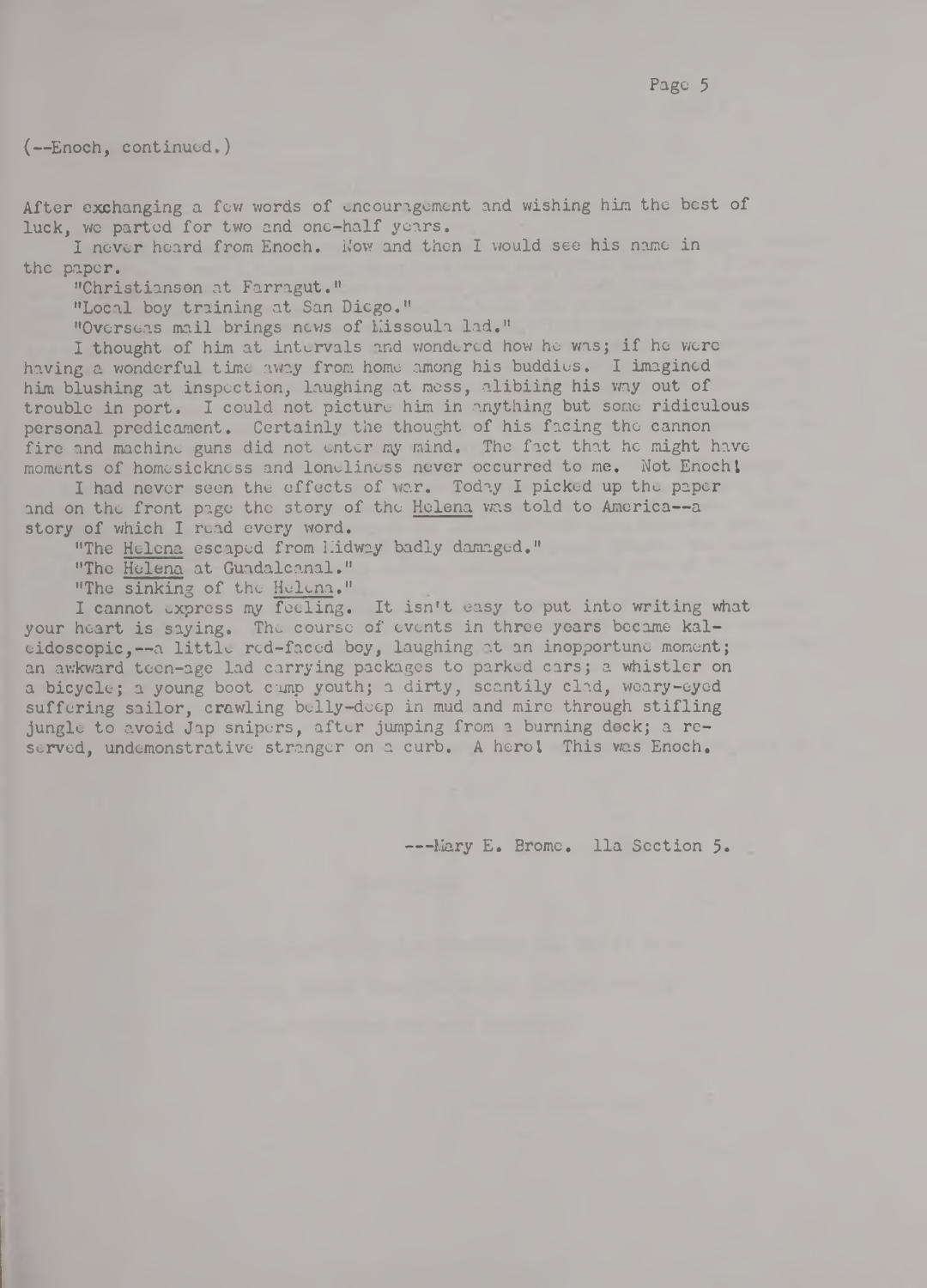Page 6

#### **SUiJER AFTERNOON**

**The sun, shining through the leaves, made lacy patterns on the quiet surface of the pool. It was a tiny pool, hung over with lime-green willows. It's tranquil depths reflected every shadow and every gleam of light. Fine strands of moss quivered slightly as the water trembled under the passage of some vagrant** breeze or parted for the darting trout. A splash! Tiny drops arcked, glisten**ing like crystals. A ring of ripples widened and widened until the entire surface was in motion. The shadows, distorted, shuddered and quivered, and slowly subsided into a cool intricate design, a water-spider skipped over the surface. Occasional breezes swayed the willows, bending them toward the water until they trailed across the surface. Slowly they waved to and fro as if beckoning to the skies. The air was filled with their wet rustle.**

As the puffs of air strengt. ened, tiny waves curled and slapped lightly **on the smooth pebbles of the shore, a little higher they crept, lapping at the grassy bank. The white pebbles darkened and gleamed wetly in the sun. Tufts of grass bent to lot the glistening drops slide off and plop into the pool. A frog slithered into the water, leaving a trail of crushed grass. The tangy odor of peppermint rose from the broken leaves, and mingled with that of the wild rose bushes tangled in the willows.**

**A grasshopper made his bobbing way over the grass. A fantastic green bug waved his feelers and stared at nothing with tiny, bulging eyes. Ants wandered** aimlessly by. The quiet of a hot summer afternoon grew deeper and peace settled **over the small pool.**

**---Nova Armour 12a Section 2**

#### **RAIN CLOUDS**

**The silent clouds tried desperately all day to keep their heavy burden from the earth. Toward evening they became exhausted and wept quietly.**

**— -Bill Slager 25a**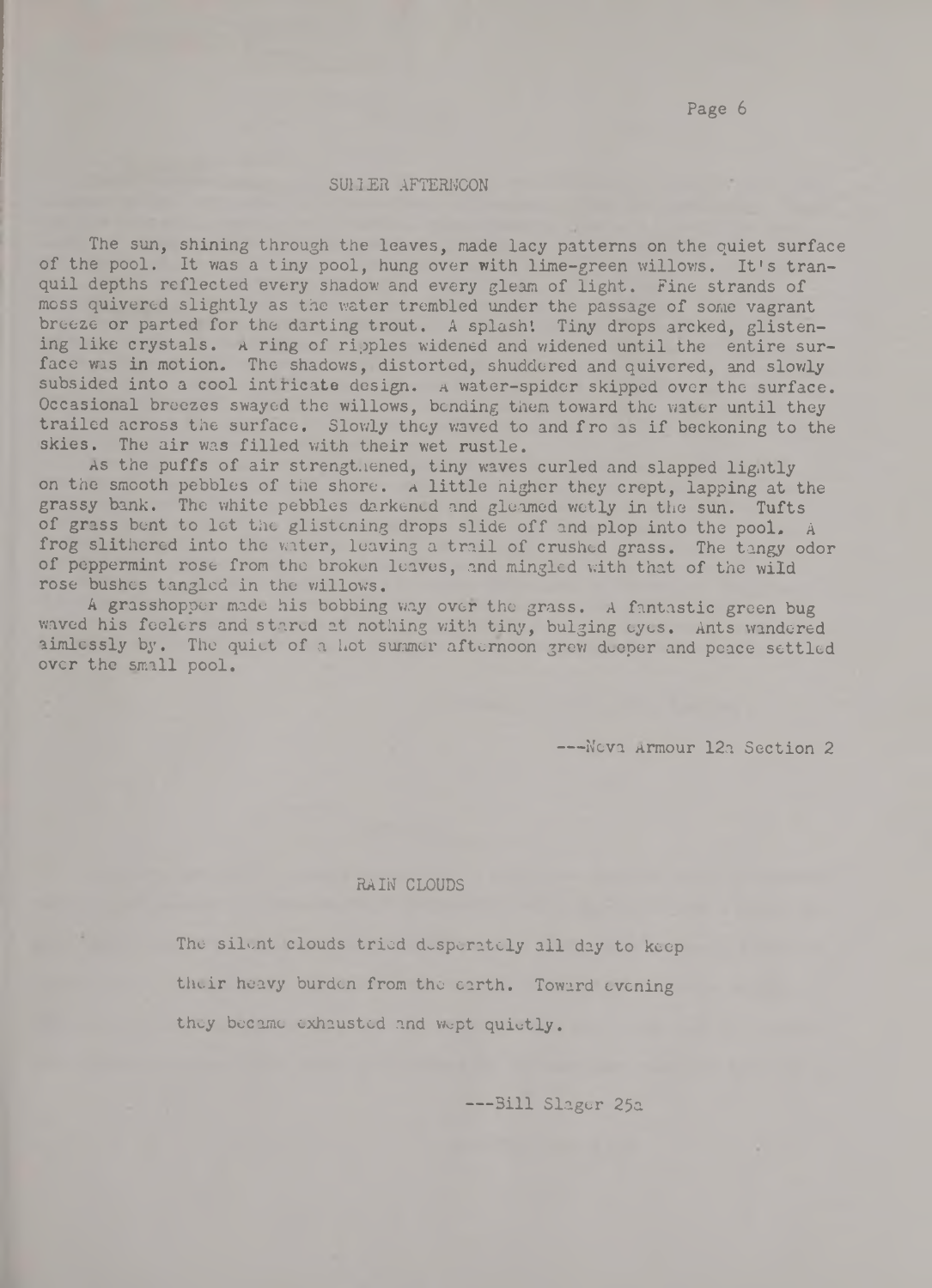#### **INTERLUDE**

**Bleak marble floors, forbiding iron gates, wilted wreaths, torpid air, the** inhuman quality of *Mother's voice--these all characterized the mausoleum.* Death was the sovereign power. Dead humans, dead flowers, dead air. Even the sun**light was changed to a lifeless hue passing through the stained windows. The only marks of onee-significant lives were square marble placques, bearing the name, birth date, and death date of an individual. All the joys, sorrows, triumpht and defeats of a human being were forever looked in one small space.**

As I stood there watching Lother place fresh flowers in front of grand**mother's vault, I automatically began reading the inscriptions on the nearby slabs. Born in 1850----died in 1925. I began to live the year that person died. Born in 1835---died in 1886. That person lived through the Civil Uar. Born in 1891---died in 1917. M'orld \ar 1 must have claimed that life. Born in 1921 died in 1922. That person didn't have a fleeting glimpse of the world. So it went— -row after row of names and dates.**

Surveying the crypts, I slowly wandered down the corridor. Some didn't **have any flowers adorning them; the others supported gilded wreaths; many were almost covered by huge garden bouquets; a few boasted of only an empty vase. ..anting to be outside, I walked toward the door and leaned against the radiator** to wait for Lother. The sudden contact of the cold metal against my legs was **almost like a burn. Finally the welcome sound of her foot-steps echoed down the long hall. I stood waiting at the door. Fashioned of metal, it required** all my strength to hold it open for her. Then, letting it swing behind me, I <sup>r</sup>**~ ; out into the realm of life. I filled my lungs with fresh, warm air, and stood on the steps silently w tching a blue bird soar into the clouds.**

**---- Tannisse Brown 12 a Section 4**

### **REQUESTS**

**Dear God, you didn't send exactly what I asked you for; He might be somewhat** taller and perhaps a little more f seriousness would make him just a small bit more ideal---- Or a trifle more good-looking----- but then, here is how I feel: He **wasn't as I'd dreamed him, but you know, when he got here, I found he suited** better than the image, year by year. I wouldn't have you change him for a mil**lion other men...... Dear God, He's perfect as he is— just send him back again.**

**— — Flora Sagen 25a**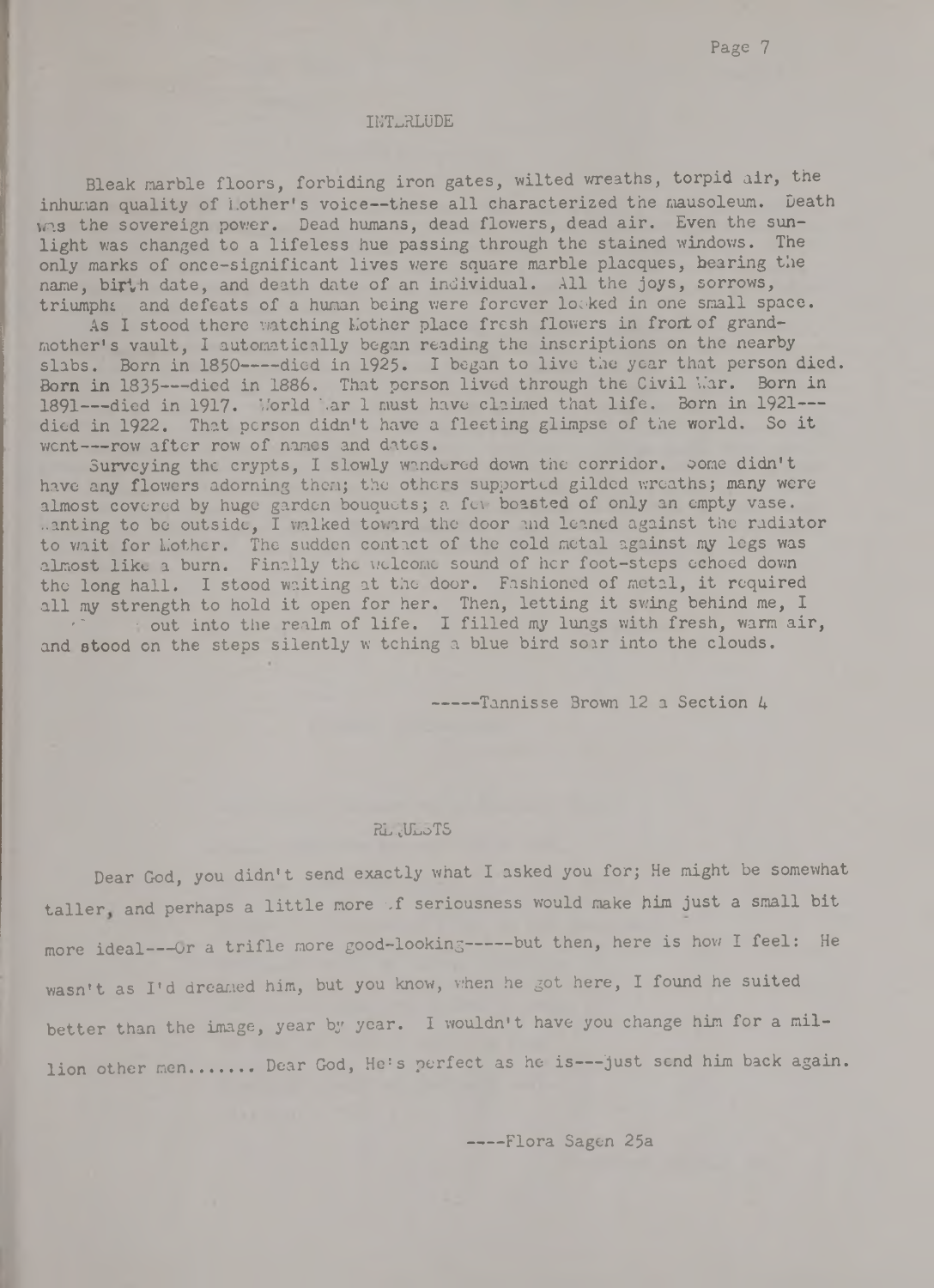#### "IT JUST ISN'T DUNE"

She looked at them with bewilderment. "But why should I vote for Jane? I **know she's our sorority sister, but I honestly believe that she hasn't what it takes to be a leader. I don't think she can accept the responsibility. Now I think that Alice-------- yes. I know she's an A 0 Pi, but" Her voice trailed off weakly as a stunned hush cane over the group and her sorority sisters looked at each other in amazement.**

**Had she said something so terribly wrong? She had heard about politics in college but certainly had not realized t iat everyone took them so seriously. Always in high school she had voted for the person who she believed could do the job best. Now did she have to subordinate her own personal convictions and vote for an inferior person just because she was a member of her sorority? Wasn't it her duty to vote for the one who could accompolish most for the school? what if she did belong to another sorority? Shouldn't college girls work together for the good of their school rather than separately for their own group?**

**This problem of personal integrity confronts many college girls. If they have enough courage to stand up for their convicitions, they will do what they believe is right regardless of their sorority sisters' opinions. If they can't afford the luxury of integrity, they will fail in life and lose some of their self-respect.**

**-— Anonymous**

# **FLANDERS FIELD——1943**

**Still grow the poppies in Flanders Field, Still stand the crosses row on row, But the graves are empty, the bugle stillj Though the flag still flies on the green hill. We cannot rest, we cannot sleep---- Our sacred trust you failed to keep, We hear the echo of marching feet Treading toward our judgment seat.**

**----Robert Colvill 25a**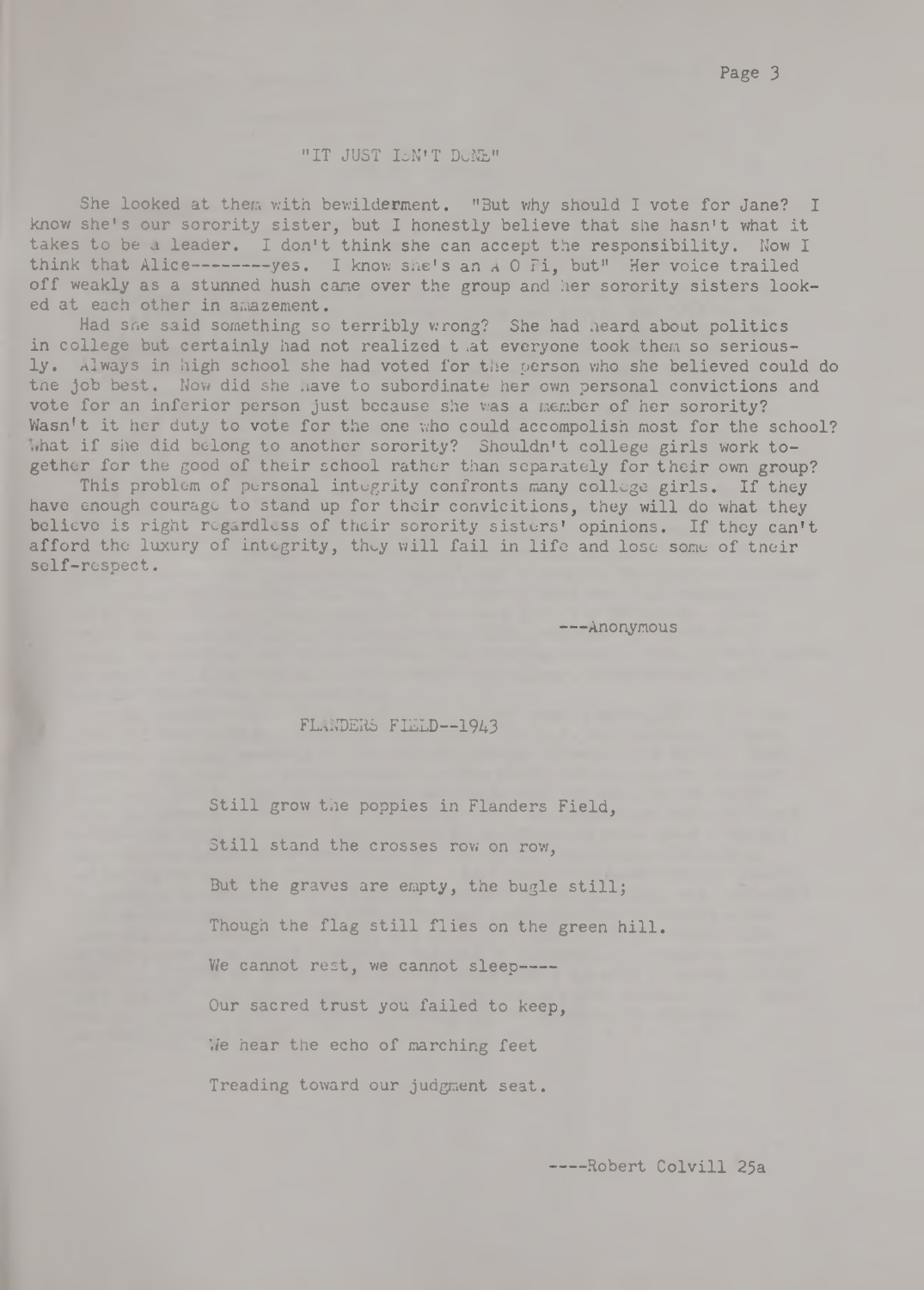**LIVING WITH WAR** 

**Now and again it comes to me as a shock that life was ever without war. Although we have been at war not quite two years, its pattern has come to be an accepted part of life, ky mind does not constantly yearn for the past. I seldom remember the peace-time world. The future is** uncertain, like a picture sometimes bright, sometimes dark, depending **on the mood. Often I try to think of it but it only seems to grow more confused, so I concentrate on the present, which has become the important thing. Eright ar dark,there is no escaping it and no questioning it.**

Maybe this acceptance of unnormal conditions of life came about be**cause of the slowness of war to have a definite effect on** my **life. True, after Pearl Harbor, there was a period of disturbance. I knew a terrible** thing over which I had no control was happening. Yet I was more stirred than depressed. Few reports of American killed had come in--and certainly of no one I knew. Then death, or threat and danger of death to **people I knew, was a mysterious tragedy, not a common, everyday occurrence.**

I was only sixteen and none of the boys I knew were old enough to **go to war. The following spring my brothers left for different camps.** True, the house was lonely without them, empty without the clutter of masculine clothes and silent without the teasing voices. Yet, it was scarcely different from having the boys away at college, comparatively safe and in comfortable circumstances.

The summer after Pearl H rbor many older boys I knew left for camps **all over the country. News was not good. The U.S. war machine, caught** unaware, was not working t its smooth, ironic sureness and speed. From Russia, the news was disher rtening as from North Africa and the Southern Pacific. Sed to say, I, with many Americans,"put my head in the sand" like an ostrich. The war was still far away, an unpleas nt thought I had trained my mind to shun. Then, the bill drafting eighteen year olds was passed, end suddenly my own world was involved. Boys began to talk of enlisting before the draft got them. In school they took special courses to prepare themselves for different branches of the service, yet, ever day **life went on the same. Gas-rationing arid food-nnd-shoe-retioning came into effect gradually. I still h.-d more than plenty of the necessities** of life, and c rs still lined the streets of Missoula. I bought a war bond and felt a glow of pride. In Victory Corps gym I learned to march and to chin myself. But the change in my way of life was not drastic. The school was not bombed. There were no sandbags in the streets, or air-raid shelters in back yards.

Page 9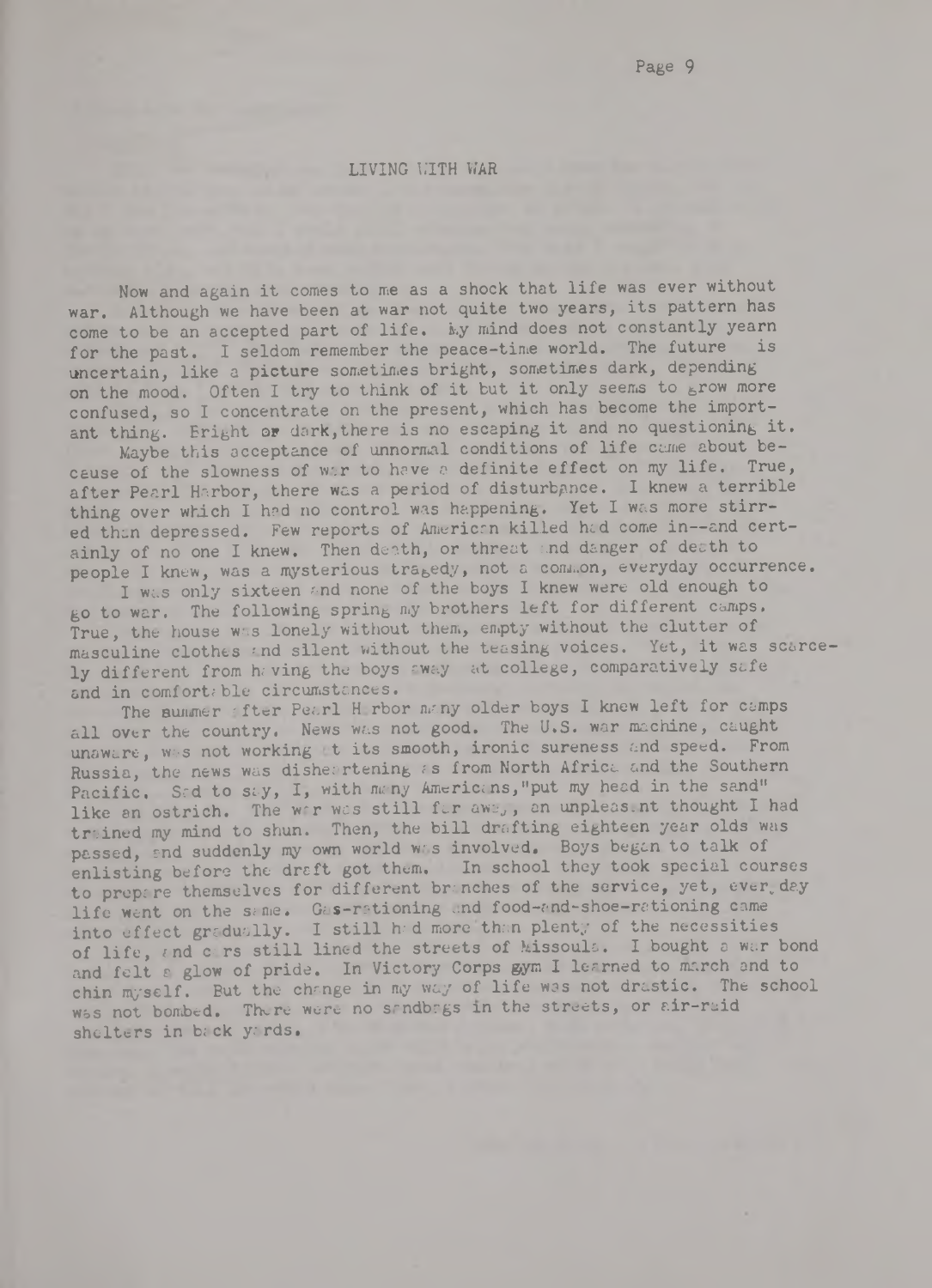**(Living with War continued)**

**But I do remember one jolt. A boy who lived down the street from us was killed in a plane crash. I hcd known him just by sight, but one** day I saw his mother. Her face was a picture of grief. I quickly turn**ed my head away, but I could still remember her eyes, sorrowing, a little dazed, and touched with bitterness. For days I could think of** nothing else, yet life soon rolled over it and my own personal joys **and cares took the upper hand again.**

**And then boys of my own age began to go. Some were "rarin to go",** others with a certain reluctance at leaving their plans and dreams unfinished. Yet none would have stayed home. I said goodbye to many, taking a certain pride in having them ask me to write them. It was good to know I could help even that much.

**Then in the spring, my brothers came home 't the same time on** furlou<sub>sh</sub>. Ray told us he would be sent overseas within a month. At first my mind would not accept the fact that here was danger for someone **I loved. His furlough was short, and in three days he left by plane.** I remember standing on the bleak runway at the airport that windy day in April. He said goodbye, laughing and kidding my mother as usual. Then **he strode to the plane, turning to wave before he disappeared into the** interior. When I saw the plane circle slowly and become a tiny speck above the blue mountains, and saw the tears on my mother's cheeks, I realized with slow dread that ti might be the last time I should see him. **War moved in under the same roof with me.**

Yesterday, a half-year later, we received a letter from the mother **of one of the pilots in my brother's crew en the bomber "The Shaft."** She said that she had word from an anonymous pilot from another ship that **had participated in the raid over Regensburg, Germany, on August the** seventeenth-- the raid in which "The Shaft" went down. He said he had seen the plane "shot to hell" and had counted ten 'chutes opening. This woman's son has not yet been accounted for. The words of the unknown **pilot are her only hope. But much to our joy, my brother, Ray, has been reported a German prisoner of war.**

**And yet, two years ago, the thought of my brother parachuting from a blazing bomber over enemy territory in the midst of a great air battle would have left me cold with terror. It would have out-done my most horrible nightmare, Now I accept it not only as the truth, but as a** blessing, the only means of his escape. I am overjo<sub>red</sub> at the thought of a loved one in a German prison camp just because I know he is alive **after being missing in action for £ month.**

I accept as everyday stuff stories of horror at Guad Icanal and **death and destruction. I accept it as millions of Americans, not with** complacency and a deaf ear, but as something that must be faced, taken in, and believed, until it seems as though life were never without it.

Yet, now and again, I do stop and realize, with surprise, that there **once was, and maybe someday again will be, a world with a security and** *&* **future. A world without constant death and fear of death. Until the promise of this new world comes true, I shall live with war.**